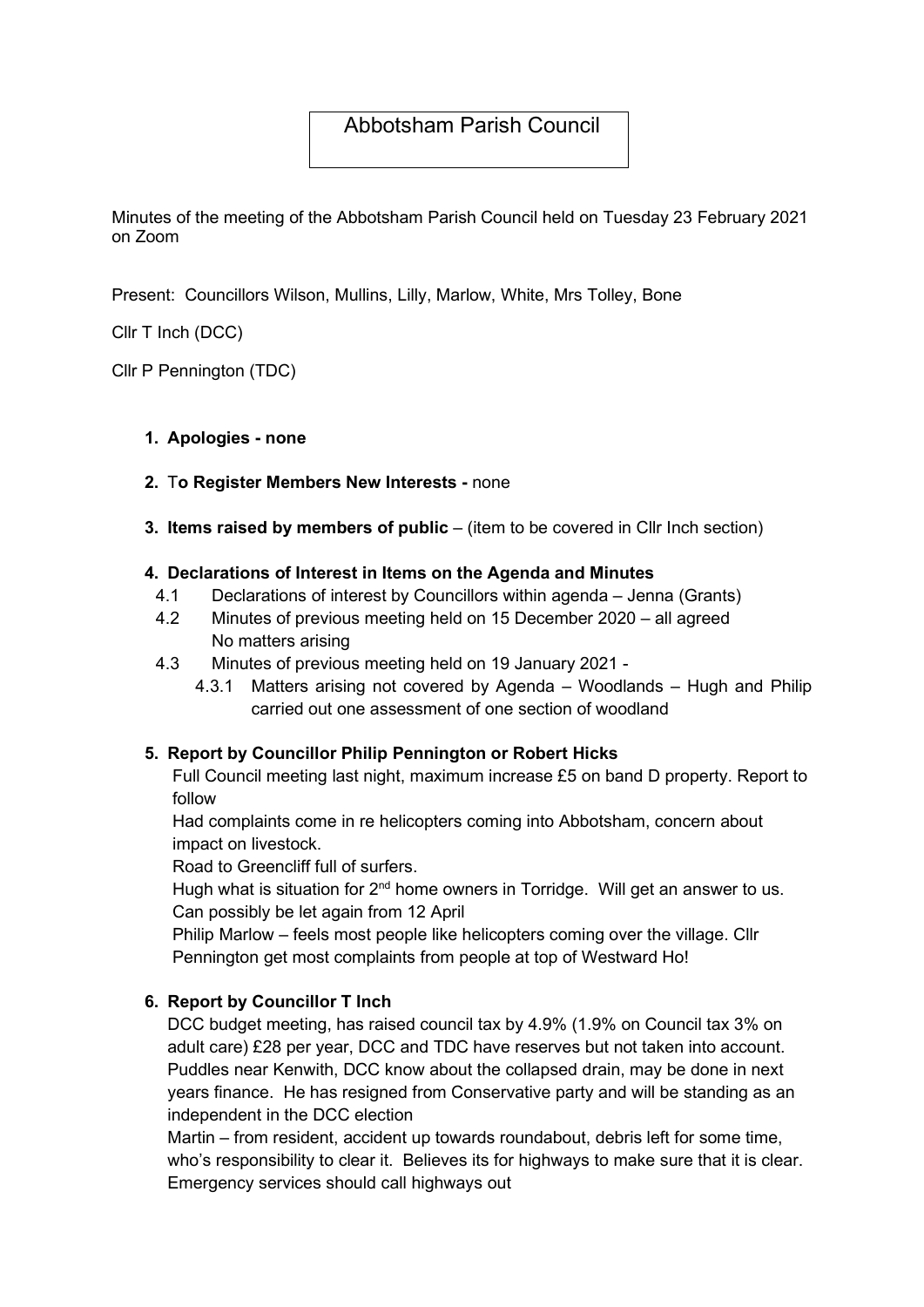Hugh – Money spent on new bridge, pot holes appearing everywhere, surely that something should be done about them, impossible to see them sometimes. – Cllr Inch - it is unacceptable, Gove giving £6million to highways, it's a low priority, some roads now just look like tracks. Keep reporting them on the website. All of his parishes have the same complaints, doesn't have an answer

Hugh is there no account of GDP in North Devon as South Devon. Tony - Need to look at way government gets funding, need a review.

Roger – DCC HW sent letter to Big Sheep, Still not done anything, legal thing going on, and eventually DCC will do it and then bill Big Sheep. Road narrowed by 4 – 5ft. Big branches coming out. It is a safety defect in that people have to go over white line. Been close situations where accidents have nearly happened. Tony – bring it up in a HATOC meeting

Cllr Pennington has quite a few areas in his parishes and DCC highways not listened. Have to log accidents and record it on parish meeting and then highways will do something. Why don't we write to Mrs J Turner, Jacqui Willoughby and Rick Turner as the Turner Trust. Draft letter and circulate to parish councillors

# 7. Planning

7.1 1/1012/2020/FULM - Change of use of land from agricultural to recreation for the purpose of camping and retrospective works of on site tracks (Additional Information) | The Ultimate Adventure Centre Abbotsham Bideford Devon EX39 5AP – Philip, understand position he's in, should be a fixed number of pitches, Martin commented that the number of pitches is 50. Philip would still like it to be a 3 year period as it will affect the visual aspect from the village. Sharon – traffic/access issues combination of camping/yurts and the holiday block. Comment – limited to 3 years and welcome improvements to the entrance as shown on the most recent plan

# 8. Clerks Report

- 8.1 Defibrillators Jenna meeting SW Ambulance on Thursday 11<sup>th</sup>, Philip and Hugh commented that surely Ambulance Trust had input when it was installed.
- 8.2 Highway issues covered under Tony, Spring outside Jenna's house is getting worse. Roger raised it with Kieran – says it's not a safety issues as it doesn't pond, it is a safety - issue as it freezes.
- 8.3 Dog bins Philip will resend the location, top of Rocky Lane on seaward side, DCC post (not suitable for traffic post) – Clerk to request a dog bin
- 8.4 Co-option of parish councillor advertise and put it on email circulation

# 9. Chairs Report

- 9.1 Bus stop swap shop no update, all running ok
- 9.2 Village hall damage all sorted
- 9.3 Rural broadband The lady has confused people and can we have a response as we believed we should have been involved. Cables being installed at the moment, contractors doing it. All around Greencliff. Poor communication, time related. Losing credibility with village as no one knows where they stand. Jenna – diary agree that we should include parish council summary of the situation. Hugh – people not going to commit until they know clear information,